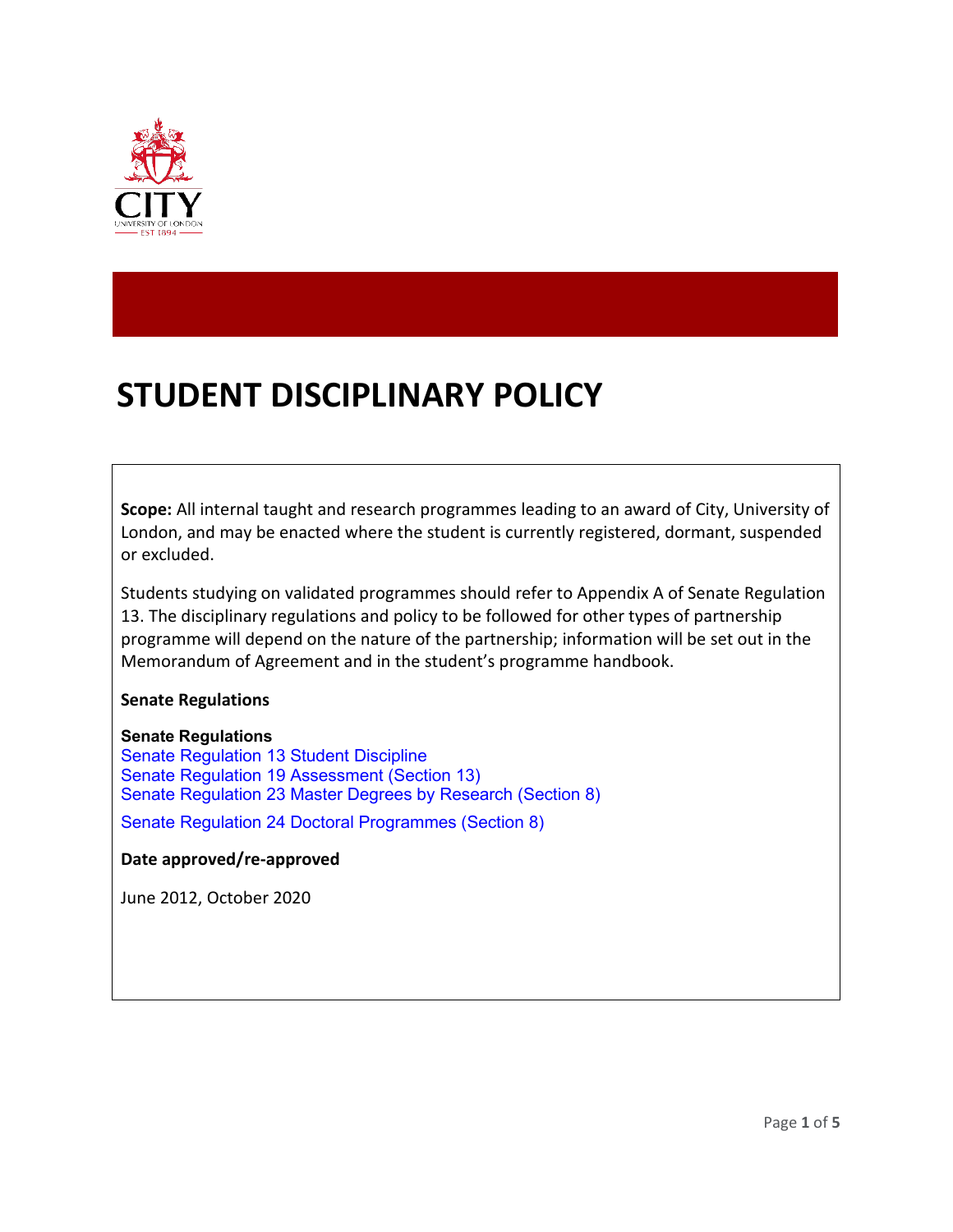# **Student Disciplinary Policy**

#### **Introduction**

1. This policy sets out further detail and guidance on Student Discipline. It relates to Senate Regulation 13 (Student Disciplinary Regulations); it also has applicability in more serious cases of academic misconduct as set out in Senate Regulation 19 (Assessment); Regulation 23 (Masters Degrees by Research); and Regulation 24 (Doctoral Programmes)

#### **Equality and Diversity statement**

- 2. City, University of London is committed to promoting equality, diversity and inclusion in all its activities, processes, and culture, under its Public Sector Equality Duties and the Equality Act 2010. This includes promoting equality and diversity for all, irrespective of any protected characteristic, working pattern, family circumstance, socio-economic background, political belief or other irrelevant distinction.
- **3.** We are committed to championing equality. This includes where applicable to this regulation. We will ensure that in the coordination and make up of decisionmaking panels we are striving to fulfil our commitments to racial equality, gender balance, and actively consider representation of other protected groups.

#### **Our expectations of students**

- 4. City, University of London is committed to providing a high-quality experience for all students. In meeting this commitment, the University recognises that this, in part, relies on all students conducting themselves in accordance with the expectations outlined in City, University of London Student Charter, Regulations and Codes of Conduct.
- 5. We recognise our duty of care towards our students and staff, and seek to safeguard the University community as a whole, and support well-being, equality and fairness.
- 6. On registering, students agree to abide by the University Terms and Conditions which includes our Regulations and Codes of Conduct.
- 7. We may apply our Disciplinary Regulations in relation to conduct which has occurred on or outside our premises, including online behaviour, study or research elsewhere including fieldwork or on placement; and where a student is temporarily suspended, excluded, or dormant.
- 8. We may apply our Disciplinary Regulations in relation to academic misconduct or fraudulent or potential criminal conduct by a former student (alumnus or alumna of the University).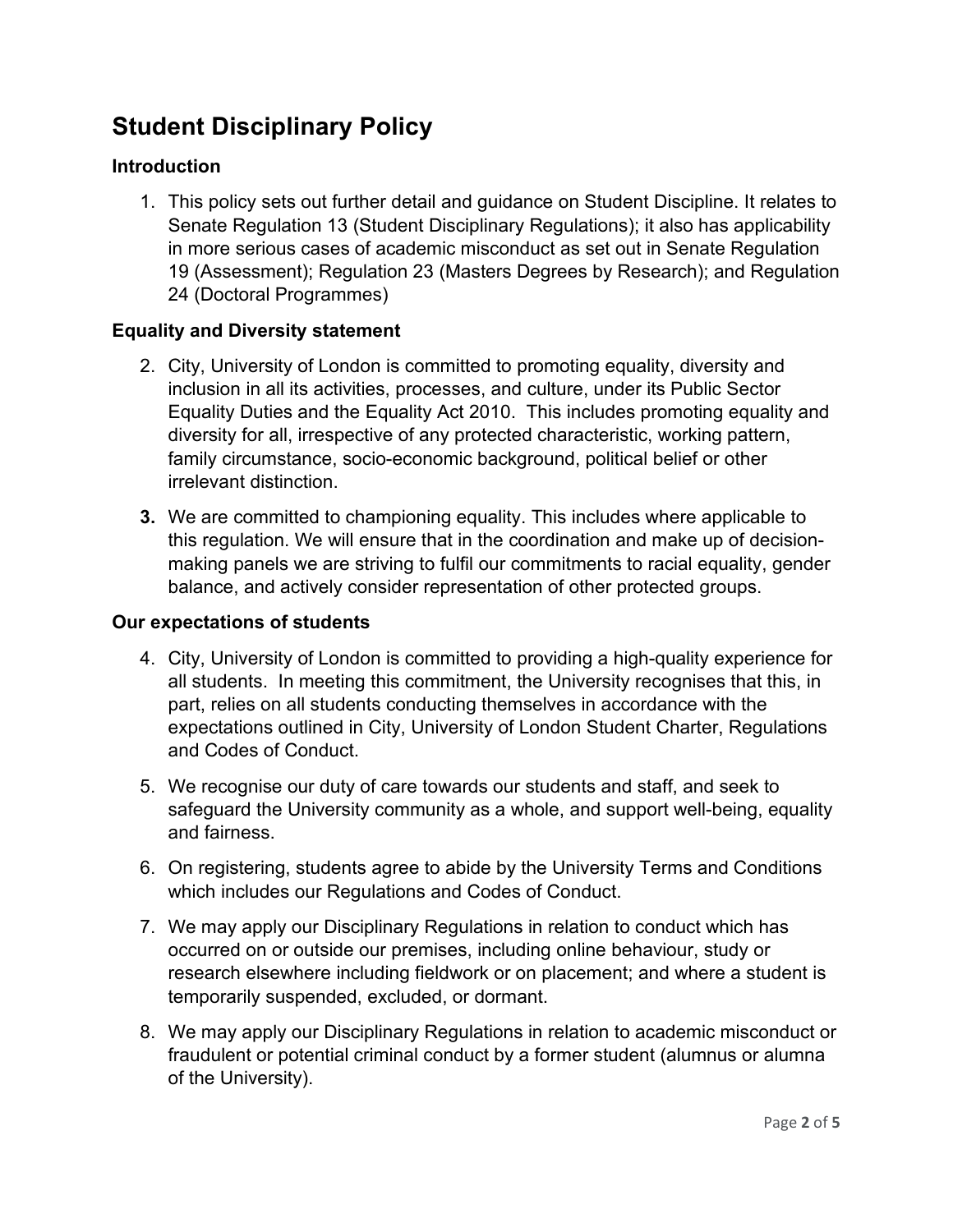- 9. We define misconduct in Senate Regulation 13. Allegations of misconduct or a breach of expected conduct as defined in our Regulations and/or Codes of Conduct will be managed in accordance the principles outlined in this Policy and in accordance with Senate Regulation 13.
- 10.Instances of alleged academic misconduct by taught students will initially be considered in accordance with Section 13 of the Assessment Regulations (Senate Regulation 19) and the Assessment and Feedback Policy. Instances of alleged academic misconduct by research degree students will initially be considered in accordance with section 8 of the Regulations for Masters Degrees by Research (Senate Regulation 23), section 8 of the Regulations for Doctoral Programmes (Senate Regulation 24) and the Framework for Good Practice in Research. Where a School-level Academic Misconduct Panel cannot resolve a case of academic misconduct it will be referred to a University Disciplinary Panel as laid out in the Student Discipline Regulations and Student Discipline Policy.
- 11.Any alleged breach of a Code of Conduct will be first considered under the procedures outlined in the relevant Code of Conduct. Details regarding the University Codes of Conduct are outlined under Stage 1 of Regulation 13.
- 12.This Policy and our relevant internal regulations will be operated in accordance with our Equal Opportunities Statement and Equality and Diversity Objective.

#### **Data Protection**

13.This process will be managed in accordance with our duties under the Data Protection Act 1998.

## **Confidentiality**

- 14.Regulation 13 will be operated with due consideration to a student's confidentiality.
- 15.We will seek a student's informed consent before disclosing a student's sensitive information, and consider the student's best interests before disclosing information to a third party. Information will be disclosed in accordance with the terms agreed with the student.
- 16.We will respect a student's right to choose not to provide consent for sensitive information to be disclosed, but will ensure the student is made aware of the implications of non-disclosure.
- 17.Confidentiality will be balanced with due respect to Professional, Statutory and/or Regulatory Body Requirements and any potential impact on the University's duty of care to Professional Bodies and a student's potential ability to practise. Any member of staff considering reporting student misconduct following disciplinary action under Regulation 13 should refer to the Guidance.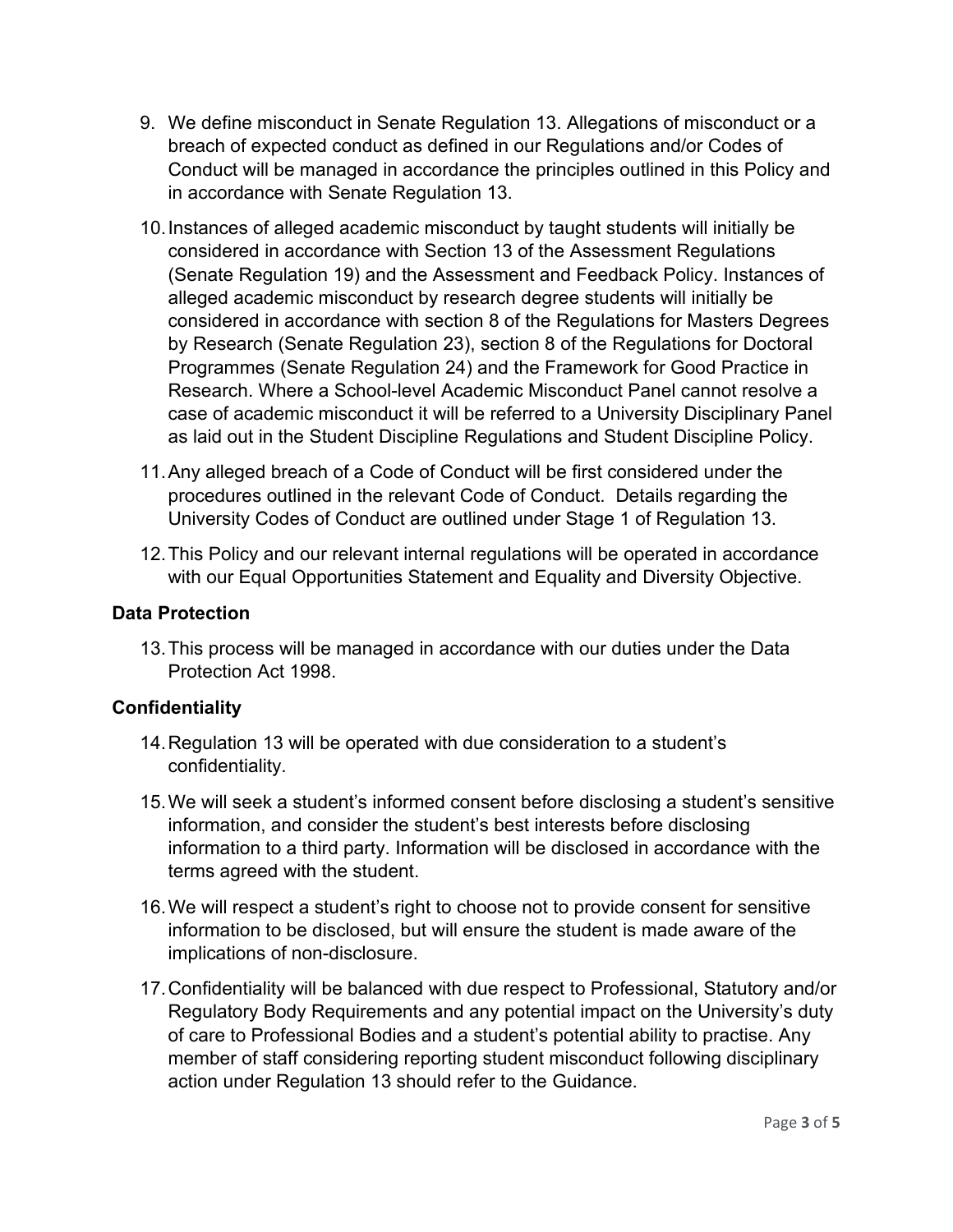#### **Reporting and monitoring**

18.The School will provide an annual report on disciplinary cases considered at the local-level to the Board of Studies. This will detail the number of cases as well as the outcome and will highlight any potential areas for enhancement or lessons learned. We will record and collate data on activity undertaken in accordance with Senate Regulation 13 and report on an annual basis to Senate.

#### **Information and Guidance**

- 19.The University will ensure that accurate, up-to-date information and guidance about the Discipline and Policy is available to students and staff. Where Codes of Conduct exist, the Officers responsible for those Codes are responsible for ensuring students and staff are provided with information on the Codes, for example via websites, handbooks, and the Student Portal.
- 20.When informing a student about the outcome of any particular stage of the discipline regulations, s/he should also be informed of any further stages, including any rights of appeal against the outcome.
- 21.Guidance is made available for the benefit of staff and students in relation to Senate Regulation 13, including those who are involved in the various stages of the Student Discipline Regulations. Appropriate consideration will be given to ensuring that the Officers involved do not have a conflict of interest in the case; and the same members of staff and the same students will not be used at different stages of the regulations.

## **The Office of the Independent Adjudicator (OIA) for Higher Education**

- 22.The Office of the Independent Adjudicator (OIA) for Higher Education is an independent body operating a scheme for the review of student complaints against Higher Education Institutions in England and Wales. This scheme is free to students, and a student may take a complaint to the OIA once the University has exhausted its internal processes.
- 23.The University subscribes to the OIA scheme, and is therefore subject to its review. The University is expected to comply with the formal decision and/or recommendation(s) by the OIA. The student complainant is not bound to comply with the OIA decision.